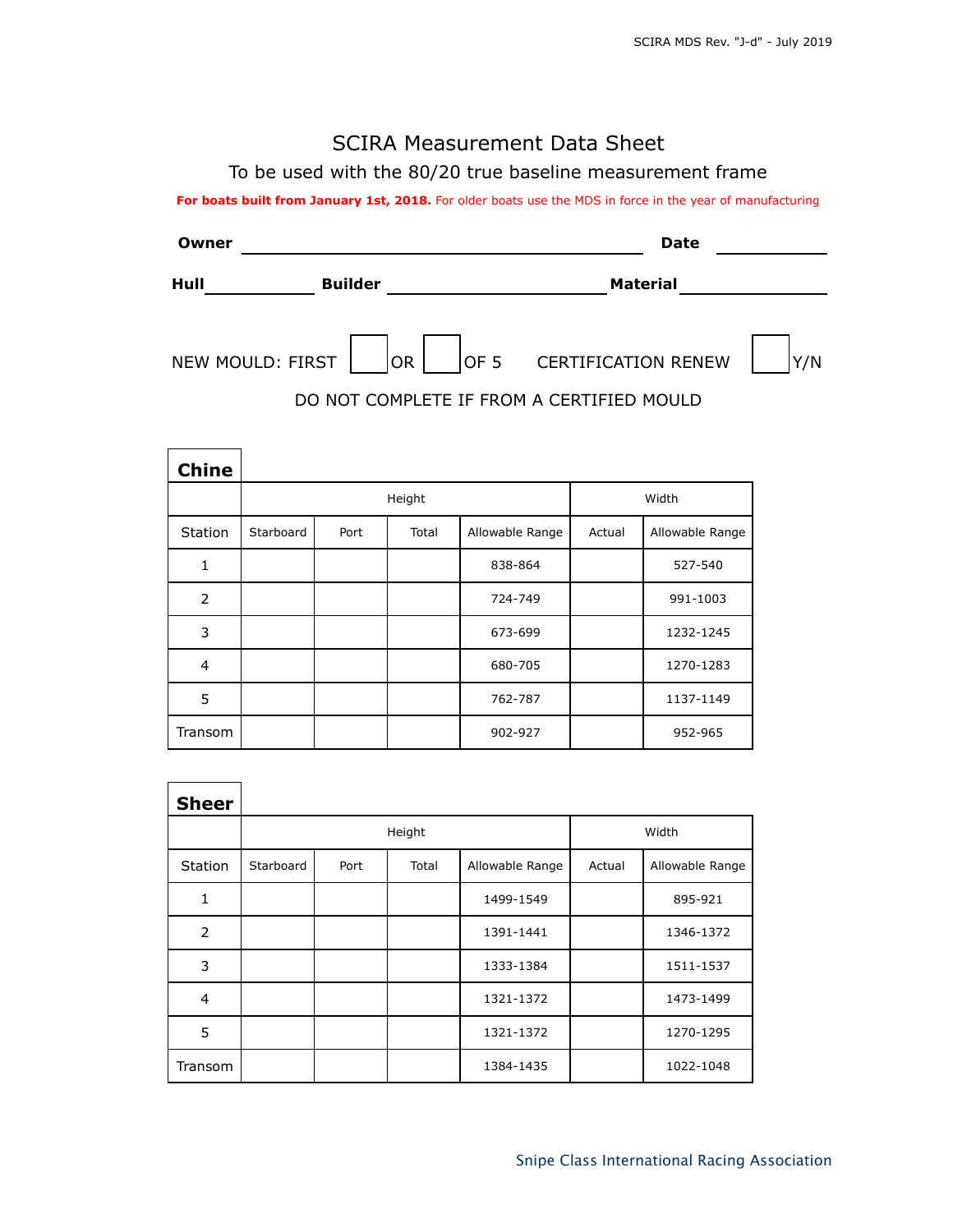| <b>Keel</b>    |        |                    |        |                    | <b>Stem Offset</b>  |                         |
|----------------|--------|--------------------|--------|--------------------|---------------------|-------------------------|
| Station        | Height |                    | Width  |                    | up from<br>baseline | back fron<br><b>HDP</b> |
|                | Actual | Allowable<br>Range | Actual | Allowable<br>Range | 267                 | 267-279                 |
| 400mm          |        | 223-235            |        |                    | 305                 | 194-206                 |
| $\mathbf{1}$   |        | 162                |        | <b>Min 51</b>      | 337                 | 153-165                 |
| $\overline{2}$ |        | 89-101             |        | 99-105             | 381                 | 108-120                 |
| 3              |        | $51 - 63$          |        | 99-105             | 457                 | 54-66                   |
| 4              |        | 58-70              |        | 99-105             | 527                 | $26 - 38$               |
| 5              |        | 114                |        | 99-105             | 311 to 387          | intersect<br>ext        |
| Transom        |        | 166-178            |        | 99-105             |                     |                         |

|                   | <b>Stem Offset</b>                               |                     |                         |        |  |  |  |
|-------------------|--------------------------------------------------|---------------------|-------------------------|--------|--|--|--|
|                   |                                                  | up from<br>baseline | back from<br><b>HDP</b> | Actual |  |  |  |
| llowable<br>Range |                                                  | 267                 | 267-279                 |        |  |  |  |
|                   |                                                  | 305                 | 194-206                 |        |  |  |  |
| <b>Min 51</b>     |                                                  | 337                 | 153-165                 |        |  |  |  |
| 99-105            |                                                  | 381                 | 108-120                 |        |  |  |  |
| 99-105            |                                                  | 457                 | 54-66                   |        |  |  |  |
| 99-105            |                                                  | 527                 | $26 - 38$               |        |  |  |  |
| 99-105            | intersection of chine<br>311 to 387<br>extension |                     |                         |        |  |  |  |
|                   |                                                  |                     |                         |        |  |  |  |

| <b>Miscellaneous</b>         |        |                    |                                  |        |                    |
|------------------------------|--------|--------------------|----------------------------------|--------|--------------------|
| Measurement                  | Actual | Allowable<br>Range | Measurement                      | Actual | Allowable<br>Range |
| LOA                          |        | 4711-4737          | Chine radius at st. 1            |        | Max 19             |
| Horizontal transom<br>offset |        | 203-229            | Chine radius st. 2 to<br>transom |        | Max <sub>3</sub>   |
| Hull Datum Point<br>height   |        | 683-708            | Deck height                      |        | Max 127            |
| Bow radius                   |        | Max 25             | Cockpit width                    |        | Max 1016           |

┑

| <b>Topside Measurements</b>                       |        |                    |                                   |        |                    |
|---------------------------------------------------|--------|--------------------|-----------------------------------|--------|--------------------|
| Measurement                                       | Actual | Allowable<br>Range | Measurement                       | Actual | Allowable<br>Range |
| Aft end of dagg. slot<br>from Hull datum point    |        | 2438-2464          | Heel point to sheer<br>(vertical) |        | 390-400            |
| Top of case parallel<br>to baseline               |        | tolerance 2        | Mast hole in the<br>deck          |        | Max256x76          |
| Aft edge of slot<br>perpendicular to baseline     |        | tolerance 2        | Length of foredeck                |        | Min 1842           |
| Forward edge of slot<br>perpendicular to baseline |        | tolerance 6        | Length of aft deck                |        | Min 457            |
| Keel to top of<br>daggerboard case                |        | 310-313            | Sheer strikes                     |        | Max 32             |
| Length of<br>daggerboard slot                     |        | Max 546            | Gunwale radius                    |        | Max 12             |
| Width of<br>daggerboard slot                      |        | Max 13             | Splashboard                       |        | Min $51x$<br>610   |

## Measurer Stamp nr.